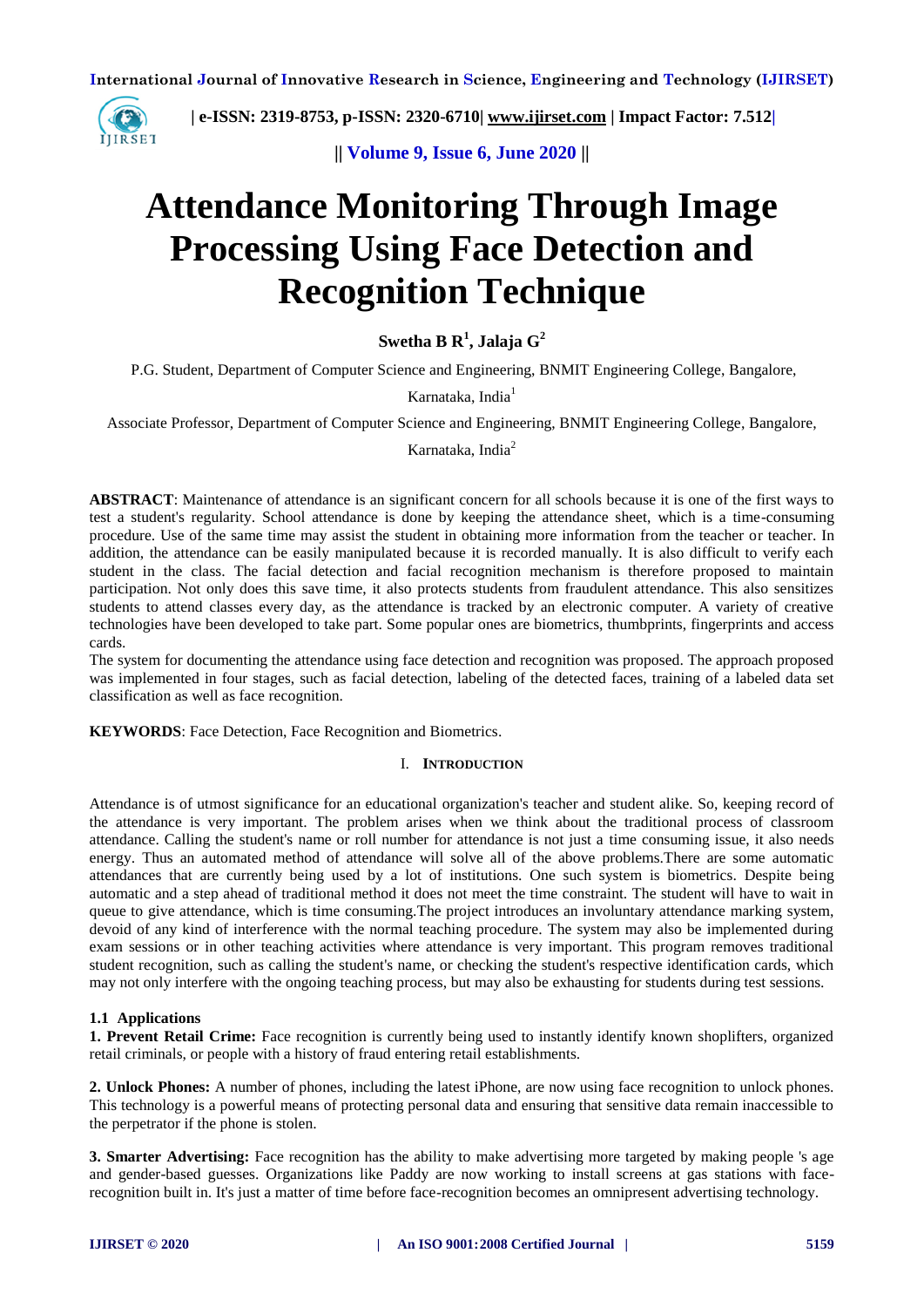

# **| e-ISSN: 2319-8753, p-ISSN: 2320-6710| [www.ijirset.com](http://www.ijirset.com/) | Impact Factor: 7.512|**

# **|| Volume 9, Issue 6, June 2020 ||**

**4. Find Missing Persons:** Face recognition can be used to locate missing children and victims of sex trafficking. So long so missing persons are added to the database, law enforcement agencies will be alerted as soon as they are identified by face recognition — whether it be an airport, retail store or other public place. In fact, in just four days, 3000 missing children were discovered using facial recognition in India!

**5. Identify People On Social Media Platforms:** Facebook uses face-recognition technology to automatically recognize when Facebook members appear in photos. This makes it easier for people to identify the images they 're in, and will recommend which people should be included in the pictures.

**6. Acceptable Diagnostic Diseases:** Face recognition can be used to diagnose diseases that cause detectable changes in appearance. The National Human Genome Institute Research Institute, for example , uses facial recognition to detect a rare disease called DiGeorge Syndrome, in which a portion of the 22nd chromosome is missing. Facial recognition has helped to diagnose the disease in 96 percent of cases. As algorithms become even more sophisticated, face recognition will become an invaluable diagnostic tool for all sorts of conditions.

**7. Track School Attendance:** In addition to making schools safer, facial recognition has the potential to track student attendance. Traditionally, attendance sheets can allow students to sign up for another student who is a ditch class. But China is already using face recognition to ensure that students do not skip class. Tablets are used to scan the faces of students and match their photos against the database to validate their identities.

# II. **RELATED WORK**

In Deepan, man. P[1] et.al., a new hybrid classifier with a modified Viola-Jones PCA and LBP algorithm, is being developed for more accurate facial detection performance. When the student has been marked and registered, the program must update the entries in the college / school attendance entry software or the data server. The facial detection method proposed by the Modified Viola-Jones[1] algorithm is used because it produces high accuracy and low false detection. The basic principle of the modified Viola Jones algorithm is to scan a subwindow capable of detecting faces across a given input image. The typical approach to image processing will be to rescale the input image to a different size and then run the fixed size detector through these images. This method is time consuming due to the estimation of images of various sizes. The modified Viola Jones[1] algorithm uses both the integral image representation and the modified AdaBoost algorithm to produce better performance under different lighting conditions. The specifics of the modified Viola Jones algorithm are as follows[1]: four steps taken during the implementation of the modified Viola-Jones face detection algorithm.

In Samuel Lukas[2] et.al, the student attendance record is one of the most important issues dealt with by any school , college or university from time to time. In order to keep the student attendance record accurate and correct, faculty staff should have a clear system for checking and preserving or handling the attendance record on a regular basis. There are generally two types of student attendance system , i.e. a manual attendance system (MAS) and an automated attendance system (AAS). This paper discusses the combined use of DWT and DCT in HFR. The Discrete Wavelet Transfor (DWT) has been introduced as a highly efficient and flexible method for dealing with subband signal decomposition. 2D-DWT is now established as a key operation in image processing. It is also known as a multi-resolution analysis which decomposes any image into its wavelet coefficients and scaling function. In fact, the Discrete Cosine Transforms (DCT) is derived from the Discrete Fourier Transform ( DFT). Because artifacts are in the form of images, 2D-DCT can therefore be implemented. DCT properties are de-correlation, energy compaction, domain scaling, separability, and symmetry. De-correlation implies that there is no correlation in the estimation of all DCT coefficients. Thus, all DCT coefficients can be calculated independently. DCT has excellent energy compaction for strongly correlated images.

In K.H.Pun[3] et.al., a computer program that determines if an image is a positive picture (face image) or a negative image (non-face image) is referred to as a classifier. A classifier is trained on hundreds of thousands of face and nonface images to learn how to correctly classify a new image. OpenCV provides us with two pre-trained and ready-to-use facial detection classifiers: first, to run a classifier, knowledge files need to be loaded as if they had no knowledge, just like a newborn baby. Each file begins with the name of the classifier to which it belongs. For example, the Haar cascade classifier begins as haarcascade frontalface alt.xml. The Haar Cascade Classifier is a machine-based approach to learning, an algorithm created by Paul Viola and Michael Jones, which is trained in many positive (faceless) and negative (faceless) images.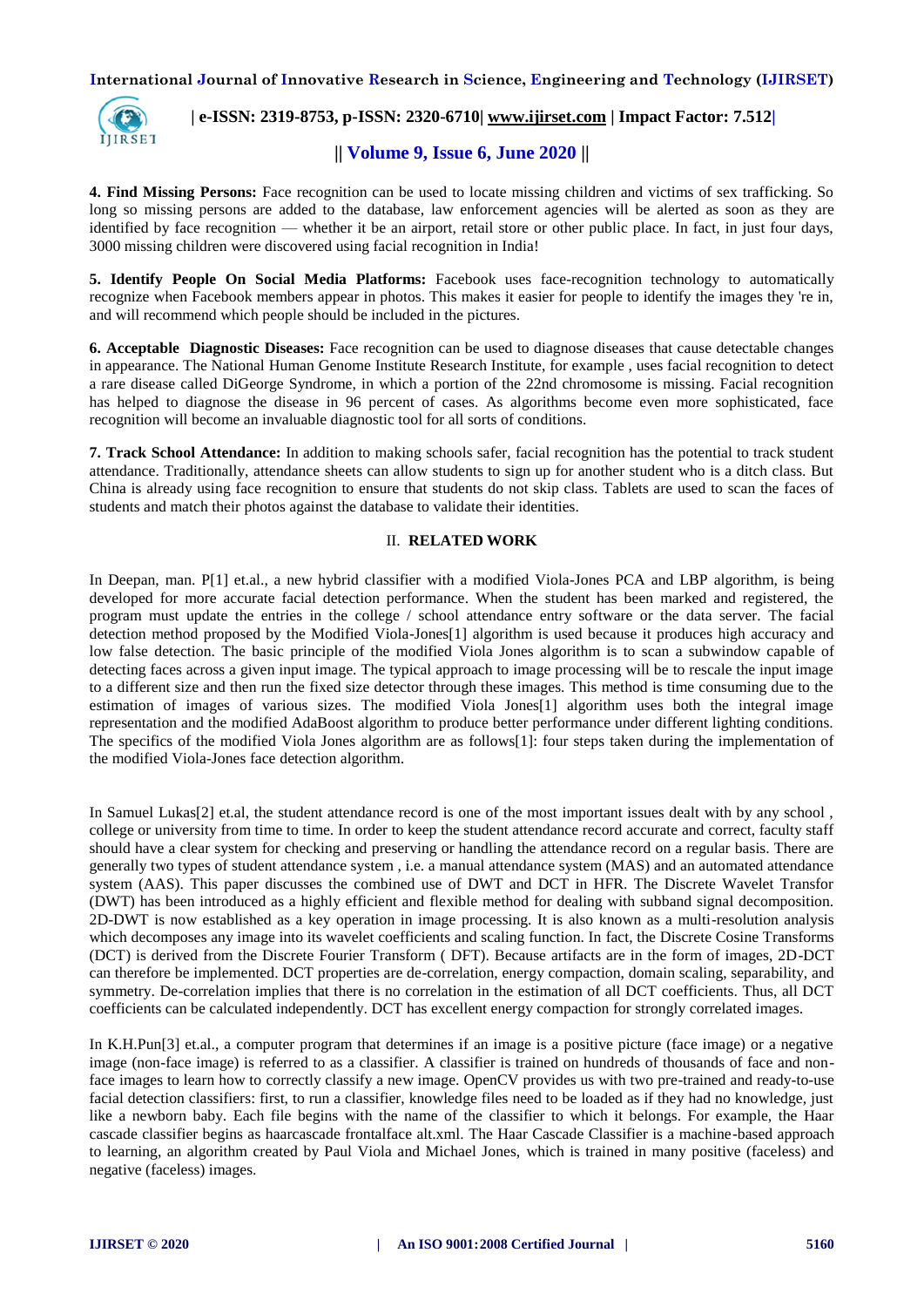

# **| e-ISSN: 2319-8753, p-ISSN: 2320-6710| [www.ijirset.com](http://www.ijirset.com/) | Impact Factor: 7.512|**

# **|| Volume 9, Issue 6, June 2020 ||**

In Leonardo A. Camenta[4] et.al., Gabor features in face recognition were presented in order to improve performance. Here the gabor-based approach is used, which modifies the grid from which the gabor features are extracted using mesh to model face deformations generated by varying poses, and also the statistical model of scores is computed using gabor features to improve recognition efficiency. A cloud-based ubiquitous face-recognition monitoring system is proposed. This research reduces the complexity of the gabor filter by maintaining local features. This work defines a novel method for center symmetric local binary pattern extraction algorithm.

In Chen Li[5] et.al., biometric recognition automatically verifies the identity of a person based on his or her anatomical and behavioral characteristics. Faces have many distinct advantages compared to other biometric characteristics such as fingerprints, palms, irises, voice, gait, and ears. Even at a long distance, face features can be extracted from camera images that provide a convenient and non-intrusive way to monitor remotely. In addition, the face also has a richer structure and a larger area than other parts of the body, so that the face region is not easily occluded. Face recognition has now become an essential form of biological authentication and has received a great deal of attention in different contexts over the last decade. Gabor wavelets have been widely studied in pattern recognition for the extraction of local spatial characteristics of different directions and scales, because they represent the characteristics of spatial orientation, localization, and frequency selectivity. The LBP features proposed by Heikkila have been shown to be successful in the definition of the texture function. Nevertheless, the texture features derived from LBP are often too complex to be robust in flat areas of images.

# III. **METHODOLOGY**

In Implementation Detail of different algorithms or the techniques that are applicable while executing the process for the Automatic attendance monitoring system. And also, a snapshot gives an idea on how exactly the process gets started followed by classifier used.

Figure 5.1 represents the home page of the Attendance monitoring system. Upload button is used to upload the crowd video and the detect button is used to for detecting features of frames from the video.



Figure 5.1 Home Page

# **Steps for Estimation of Crowd Count in Crowd Video**

Input: Image of the Registered student.

Output: Identify the student name and register number.

- Step 1: Capture the image of the student with name and register id.
- Step 2: Extract features using Haar Cascade classifier.
- Step 3: Train the image of the student.
- Step 4: Take the image of the registered student through web camera.
- Step 5: Identify Face of the student.
- Step 6: Display the student name with register number.
- Step 7: Store the data in database along with the name , register number, date and time.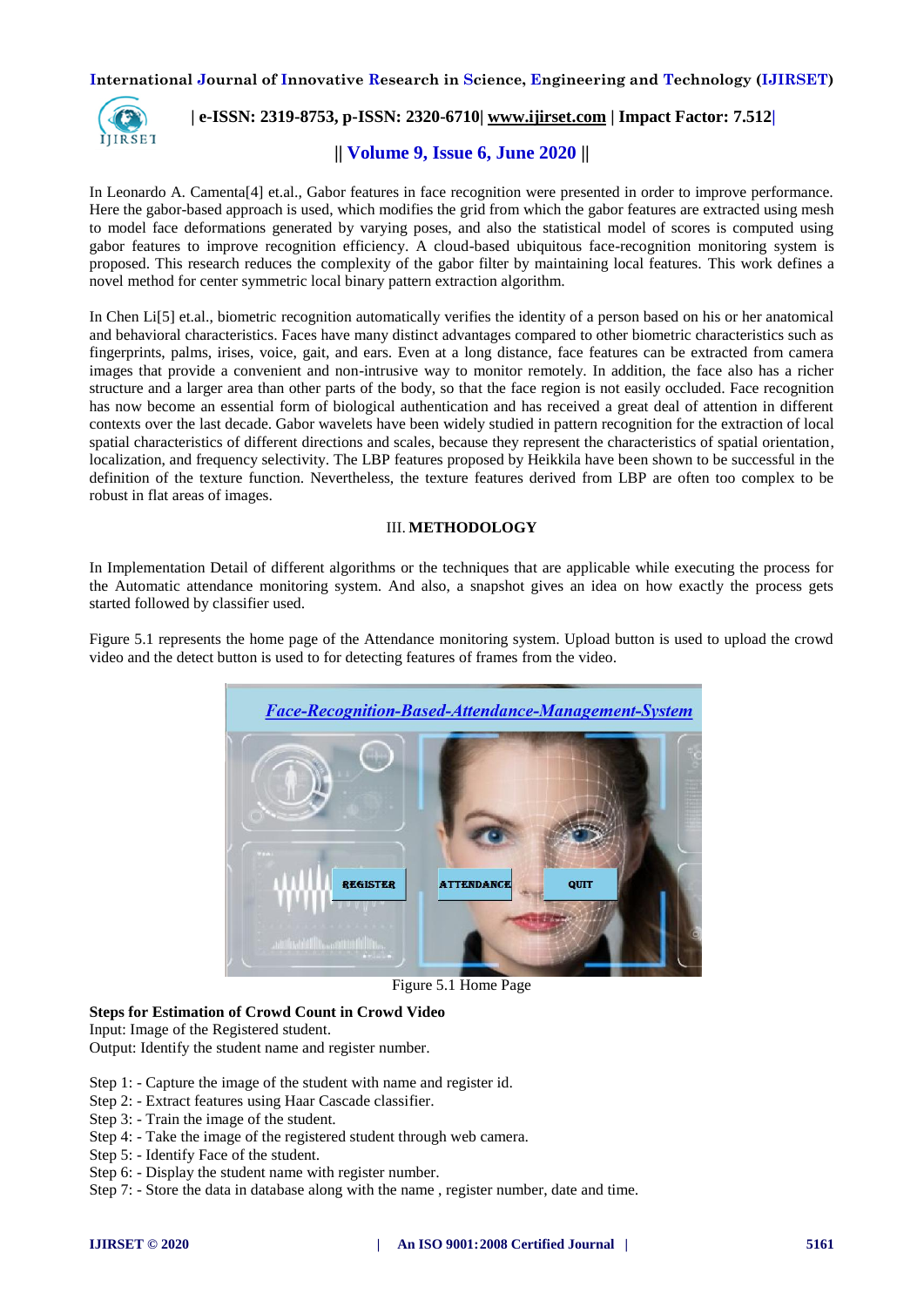

 **| e-ISSN: 2319-8753, p-ISSN: 2320-6710| [www.ijirset.com](http://www.ijirset.com/) | Impact Factor: 7.512|**

# **|| Volume 9, Issue 6, June 2020 ||**

### **Education for a haar-like classifier**

- $\triangleright$  Positive and negative picture collection of training
- Marking meaningful images with ImageClipper software or objectmarker.exe
- Creates samples.exe to create a.vec (vector) file based on positive images.
- $\triangleright$  Instruction of the haartraining classifier.

### **Haar Cascade Classifier**

Object detection using Haar cascade classifiers is an effective object detection method proposed in its paper "Rapid Object detection using a Boosted Cascade of Simple Function," in 2001, by Paul Viola and Michael Jones. It's a machine-based learning approach, with both positive and negative images forming a cascade function. It is then used in other images to detect objects.

The algorithm initially needs a lot of positive images (face pictures) and negative images (faceless pictures) to train the classifier. Then have to extract from it features. Haar features shown in the picture below are used for this purpose. It's just like our convolutionary heart. A single value is obtained by subtracting the number of pixels from the number of the pixels under black rectangle from the white rectangle.





A system of facial recognition is a technology that can distinguish a person from a digital image or a video image from a video source. The Haar Cascade classification is based on the Haar Wavelet technology to analyze pixels in the picture by function in squares. This uses "integral picture" concepts to calculate the detected "features." Haar Cascades uses the Ada-boost learning algorithm which selects a small number of important features from a large set to give an effective classifiers' results.The haar cascade classification is based on the Viola-Jones algorithm, which is trained to classify a face with certain input faces and non faces and to train a facial classifier.

#### **Haar features**

Haar features are identical to those kernels used to detect the presence of the feature in the provided image.

#### **Detect edges using kernels of convolution:**

Given the image input and the kernel, place the kernel in one corner and multiply the kernels by converting the kernel. The method is used to detect various edge types using different kernels. A Haar-Feature is like a CNN kernel, except that the kernel values are calculated by training in a CNN, whereas a Haar-Feature is manually calculated.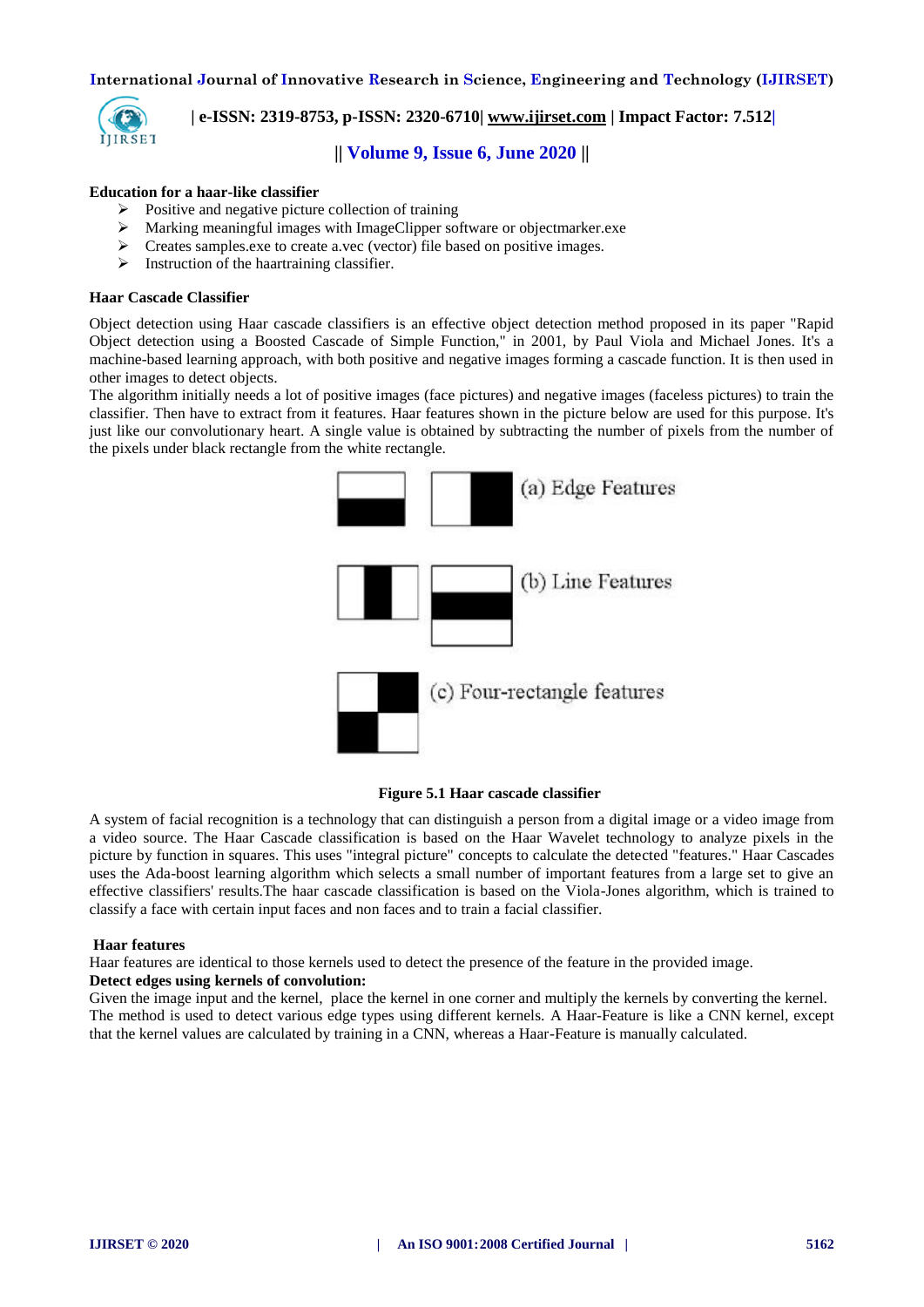

 **| e-ISSN: 2319-8753, p-ISSN: 2320-6710| [www.ijirset.com](http://www.ijirset.com/) | Impact Factor: 7.512|**

**|| Volume 9, Issue 6, June 2020 ||** 



**Figure 5.2 Detect edges using kernels of convolution**

Here's some haar-features. The first two are edge features to detect edges. The third is a "line feature," while the fourth is a "four rectangle feature" that is most likely used to identify a slanted line. Apply haar features to a girl's image. Each function results in a single value, determined by subtracting the pixel sum under a white rectangle from the pixel sum under the black rectangle.



**Figure 5.4 Haar features to a girl's image.**

Each haar feature has some resemblance to identify part of the face. Viola-Jones uses 24 \* 24 as the base window size and divides the above features by 1 PX. Consider all possible haar parameters such as size , scale and type end up measuring around 160,000 + features. Evaluate a huge set of features for every 24 \* 24 PX.

## IV.**EXPERIMENTAL RESULTS**

The outcome after implementation is evaluated with several test cases. The best situations the model performs effectively are evaluated. Analyzed the worst cases for the model built. Model obtained by combining both results. Software testing helps to detect bugs or defects that are checked with specific software components. Combined components form a complete system during testing. At this particular point, tests will show that the function fulfills functional goals and is not inaccurate. Test cases are selected to ensure user behaviors are tested for all combinations. Therefore, the expected device behavior is given in various combinations. Therefore, test cases with inputs and outputs on planned lines are chosen. Research findings identify some best case models, the worst case models made.

#### **V. CONCLUSION**

This was effectively introduced to hold the attendance record. The key reason behind this program is to remove all the disadvantages associated with manual attendance system. The drawbacks ranged from wasting time and paper to removing proxy problems in a class The face detection and recognition method was reliable enough to achieve good